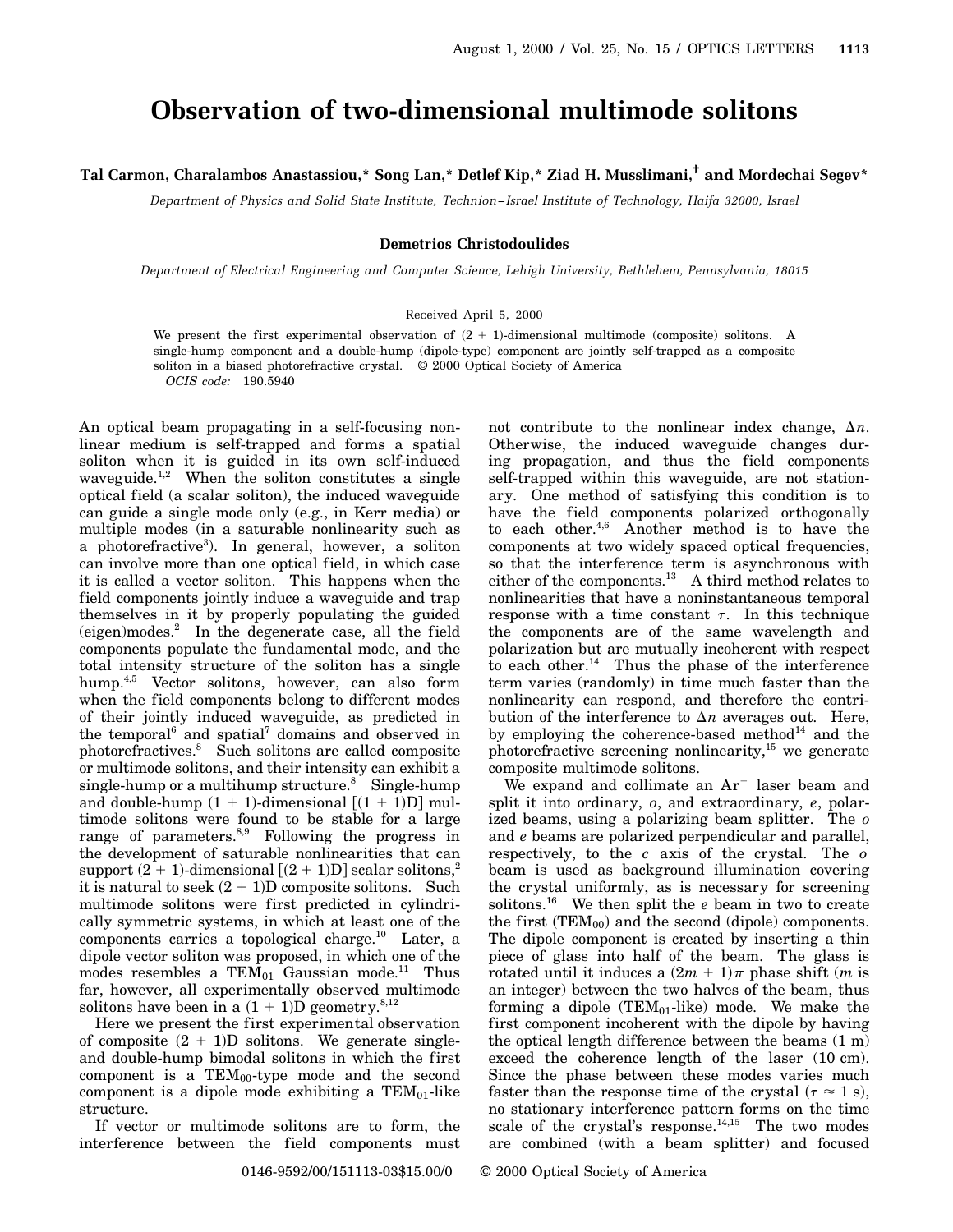to the input face of a 1.1-cm-long  $Sr<sub>0.6</sub>Ba<sub>0.4</sub>Nb<sub>2</sub>O<sub>6</sub>$ crystal. The input and output faces of the crystal are imaged on a CCD camera. To view the individual components, we block one component and sample the other in a time interval  $(-1 \text{ ms})$  much shorter than  $\tau$  so that  $\Delta n$  does not change within the observation window.

In the first experiment we launch a  $19-\mu m$  FWHM fundamental component,  $u$ , and a  $20 - \mu m$  (peak-to-peak separation) dipole, *d*. The peak fundamental intensity (normalized to the background intensity) is  $|u_0|^2 =$ 14 and is equal to the peak dipole intensity,  $|d_{\text{peak}}|^2$ . The intensities of  $|u|^2$  (fundamental),  $|d|^2$  (dipole), and  $|u|^2 + |d|^2$  (total intensity) at the input face of the crystal are shown in Figs.  $1(a)$ ,  $1(b)$ , and  $1(c)$ , respectively. The normally diffracting outputs after 1.1-cm propagation (~3 diffraction lengths) of  $|u|^2$ ,  $|d|^2$ , and  $|u|^2 + |d|^2$ are shown in Figs.  $1(d)$ ,  $1(e)$ , and  $1(f)$ , respectively. When 5500 V is applied (in the crystalline *c*-axis direction) between the electrodes separated by 1.5 cm, a composite soliton forms. The intensities at the output face of the crystal,  $|u|^2$ ,  $|d|^2$ , and  $|u|^2 + |d|^2$ , are shown in Figs.  $1(g)$ ,  $1(h)$ , and  $1(i)$ , respectively. This composite soliton is double humped and looks exactly like the input, apart from a slight rotation around its center of mass.

The two modes self-trap when they are launched together, forming a composite soliton. However, the stand-alone components do not trap on their own at the value of the nonlinearity that supports the composite soliton. The reason for this has to do with the parameter range that supports a composite soliton: the existence range. Scalar solitons are governed by the soliton existence curve: A soliton of a given peak intensity and width-to-wavelength ratio forms at a particular value of the maximum index change. $^{17}$  A two-mode soliton, however, has an existence range that, in addition, depends on the relative strength of the first to the second mode.<sup>8</sup> From the theory of  $(1 + 1)$ D multimode solitons,<sup>8</sup> we know that for a given intensity of the first mode there is a range of intensities of the second mode for which self-trapping occurs. Intuitively, if the second-mode constituent is too large, then the composite soliton turns into two separate solitons that, having a relative phase of  $\pi$ , repel each other. To show this experimentally, we launch the first and the second modes separately and apply the same nonlinearity that gave rise to the composite soliton. For the stand-alone first mode the nonlinearity is too high (because a composite soliton requires a higher nonlinearity than a scalar soliton of the same width $10$  and the output is distorted, as shown in Fig.  $1(i)$ . On the other hand, the stand-alone dipole forms two separate solitons that repel each other to an output separation of 75  $\mu$ m ( $\sim$ 4 times larger than the input), as shown in Fig.  $1(k)$ .

In the next set of experiments (Fig. 2) we reduce the intensity of the dipole component to  $|d_{\text{peak}}|^2 = 10$ so that the composite soliton will be single humped, and we go deeper into saturation by increasing  $|u_0|^2$ to 30. The input intensities of the fundamental mode, the dipole mode, and total input intensity are

shown in Figs.  $2(a)$ ,  $2(b)$ , and  $2(c)$ , respectively. The corresponding normally diffracting output beams are shown in Figs. 2(d), 2(e), and 2(f), respectively. A composite soliton forms when 5300 V is applied. The corresponding self-trapped fundamental, dipole, and total intensity are shown in Figs.  $2(g)$ ,  $2(h)$ , and  $2(i)$ . From Fig. 2(i) we can see that this composite soliton is single humped. Again the stand-alone components do not self-trap if they are not simultaneously launched: The first mode becomes elliptical  $[Fig. 2(j)]$ , whereas the separation between the peaks of the dipole increases to 55  $\mu$ m [Fig. 2(k)] from the input 17- $\mu$ m separation of Fig.  $2(h)$ .

In conclusion, we have experimentally demonstrated the first composite  $(2 + 1)D$  soliton. Self-trapping of multimode  $[(2 + 1)D]$  solitons opens up the possibility of distortionless image transmission through highly



Fig. 1. Double-hump multimode  $[(2 + 1)D]$  soliton with  $|u_0|^2 = |d_{\text{peak}}|^2 = 14.$  (a)–(c) Input intensities: (a)  $|u|^2$ , (b)  $|d|^2$ , (c)  $|u|^2 + |d|^2$ . (d)–(f) Diffracted output intensities with nonlinearity off: (d)  $|u|^2$ , (e)  $|d|^2$ , (f)  $|u|^2 + |d|^2$ .  $(g)$ –(i) Composite soliton output intensities at 4230 V/cm:  $(g)$   $|u|^2$ , (h)  $|d|^2$ , (i) total intensity of the double-hump soliton,  $|u|^2 + |d|^2$ . The individual stand-alone components at 4230 V/cm do not self-trap by themselves: (j)  $|u|^2$  by itself is distorted because the nonlinearity its too high for a scalar soliton, and (k) the stand-alone dipole forms two separate solitons that repel each other. The intensity in each part of the figure is normalized to the peak intensity.